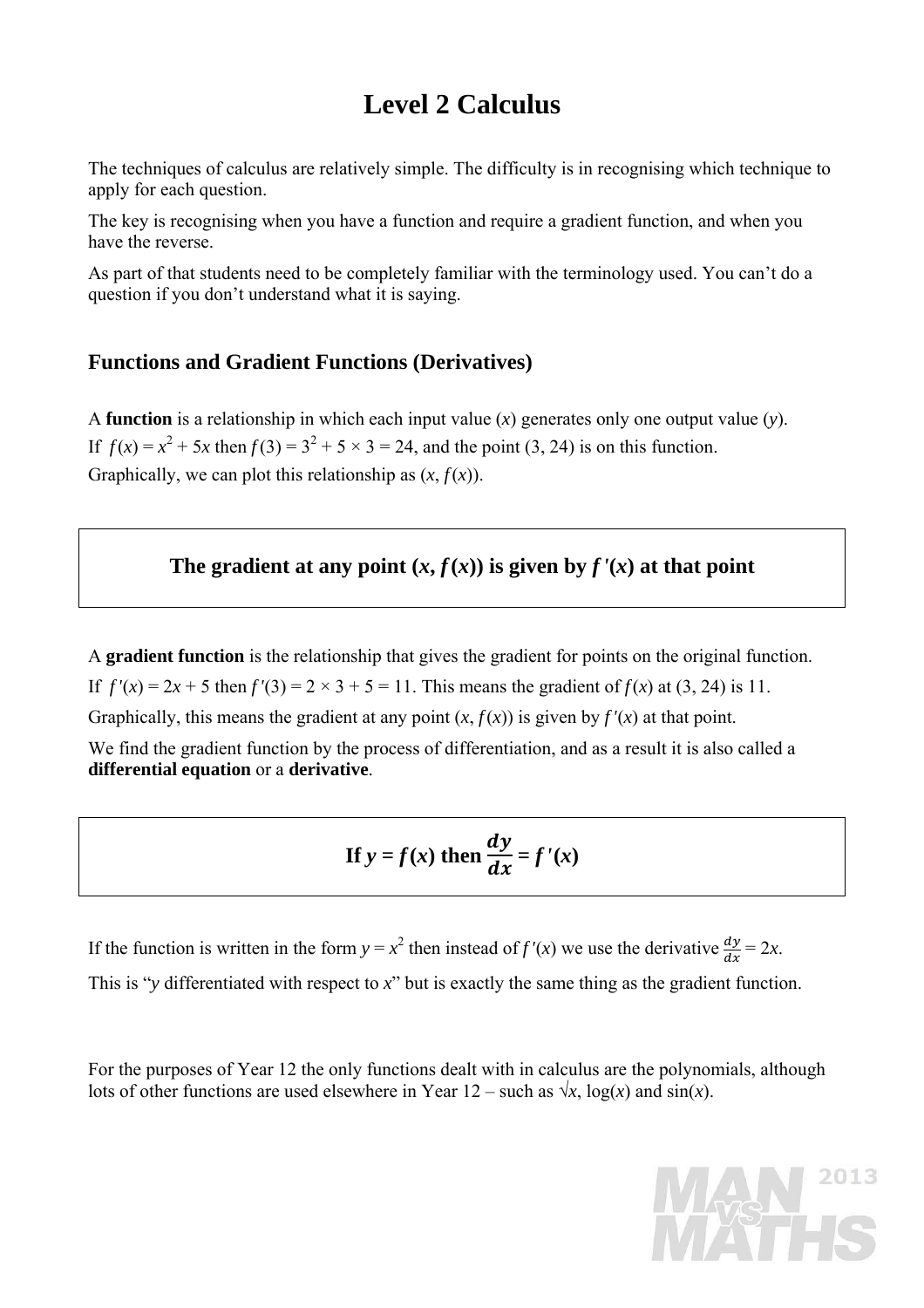#### **What Gradient is**

The gradient of a straight line is how fast the function goes up for every one unit to the right. That is, in other words, how fast *y* is changing for every unit *x* increases – or the rate of change of *y* relative to *x*.

We have the gradient formula for a line:  $m = \frac{y_1 - y_2}{x_1 - x_2} = \frac{\Delta y}{\Delta x}$ .

We can't use this for a curve because the gradient is always changing. So instead we take the **instantaneous** gradient, that is the same  $\frac{\Delta y}{\Delta x}$  but when the differences,  $\Delta$ , are infinitely small. In that case to indicate that the  $\Delta$  is not a real amount we write the gradient as  $\frac{dy}{dx}$ , or in function notation we add a dash,  $f'(x)$ , each time we differentiate.

The Gradient Function  $f'(x)$  and Derived Function  $\frac{dy}{dx}$  find the following things, all identical in meaning

- The gradient at a point on a function,
- The gradient of the tangent to a point on the function,
- The rate of change of *y* at a point,
- The velocity at a point, if *y* is measure of distance and *x* is a measure of time.

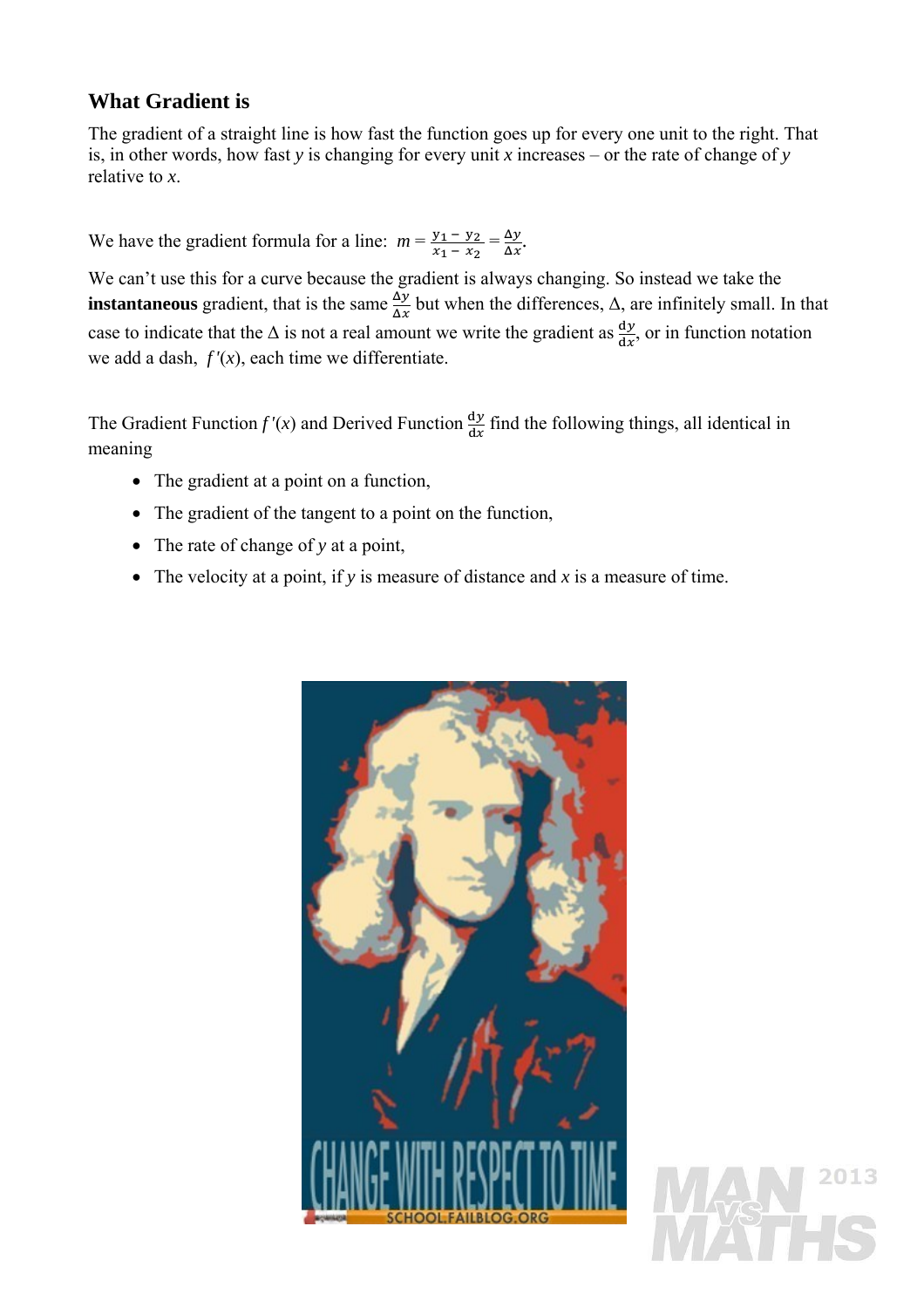#### **Differentiation**

The process of finding the gradient function from the function is called differentiation.

- 1) Each term must be separated by  $+$  or  $-$  only, so all brackets must be multiplied out. Then each term is differentiated separately.
- 2) If the term has a power, the differentiated term is multiplied by that number and the power then reduced by one.

Because  $x = x^1$  and  $x^0 = 1$  the result of differentiating a simple *x* term is to remove the *x*.

3) A constant with no  $x$  in the term is removed. Other constants remain.

| function                    | differentiated function    | working                                                                               |
|-----------------------------|----------------------------|---------------------------------------------------------------------------------------|
| $f(x) = 5x^2$               | $f'(x) = 10x$              | $2 \times 5x^{2-1}$                                                                   |
| $y = 0.2x^3$                | $\frac{dy}{dx} = 0.6x^2$   | $3 \times 0.2x^{3-1}$                                                                 |
| $f(x) = 8x$                 | $f'(x) = 8$                | $1 \times 8x^{1-1}$                                                                   |
| $y = 2x^3 + 7x$             | $\frac{dy}{dx} = 6x^2 + 7$ | $3 \times 2x^{3-1} + 1 \times 7x^{1-1}$                                               |
| $f(x) = 8$                  | $f'(x) = 0$                | constants are removed                                                                 |
| $y = 5x^4 + 7$              | $\frac{dy}{dx} = 20x^3$    | $5 \times 4x^{4-1}$ + removed                                                         |
| $f(x) = x(2x + 2)$          | $f'(x) = 4x + 2$           | $f(x) = x^2 + 2x \rightarrow f'(x) = 2 \times 2x^{2-1} + 2$                           |
| $f(x) = \frac{x^2 - 5x}{4}$ | $f'(x) = \frac{2x-5}{4}$   | $f(x) = \frac{1}{4}x^2 - \frac{5}{4}x \rightarrow f'(x) = \frac{2}{4}x - \frac{5}{4}$ |

#### **Anti-differentiation**

The process of finding the function from the gradient function is called anti-differentiation, and it recovers what the original equation must have been. Done stepwise it is:

- 1) Brackets must be multiplied out, as with differentiation.
- 2) Each term is raised by one further power of *x*, and the whole then divided by that number.
- 3) An unknown "constant of integration" **must** be added to the end of the anti-differential, to take account of any constant that was lost during the initial differentiation.

| differentiated function      | original function                            | working                                                                       |
|------------------------------|----------------------------------------------|-------------------------------------------------------------------------------|
| $f'(x) = 10x$                | $f(x) = 5x^2 + C$                            | $\frac{10 x^{1+1}}{2}$                                                        |
| $\frac{dy}{dx} = 2x^3$       | $y = 0.5x^4 + C$                             | $\frac{2x^{3+1}}{4}$                                                          |
| $f'(x) = 8$                  | $f(x) = 8x + C$                              | $\frac{8 x^1}{1}$                                                             |
| $\frac{dy}{dx} = -2x^2 + x$  | $y = -\frac{2}{3}x^3 + \frac{1}{2}x + C$     | $\frac{-2 x^{2+1}}{2} + \frac{x^{1+1}}{2}$                                    |
| $f'(x) = x(2x + 3)$          | $f(x) = -\frac{1}{3}x^3 + 1\frac{1}{2}x + C$ | $f'(x) = x^2 + 3x \rightarrow f'(x) = \frac{x^{2+1}}{2} + \frac{3x^{1+1}}{2}$ |
| $y = 5x^4 - 7$               | $\frac{dy}{dx} = x^5 - 7x + C$               | $rac{5x^{4+1}}{5} + \frac{-7x^{1}}{1}$                                        |
| $f'(x) = \frac{x^2 - 5x}{4}$ | $f(x) = \frac{2x^3 - 15x^2}{24} + C$         | 2013<br>$\frac{x^{2+1}}{3\times4}+\frac{5x^{1+1}}{2\times4}$                  |
|                              |                                              |                                                                               |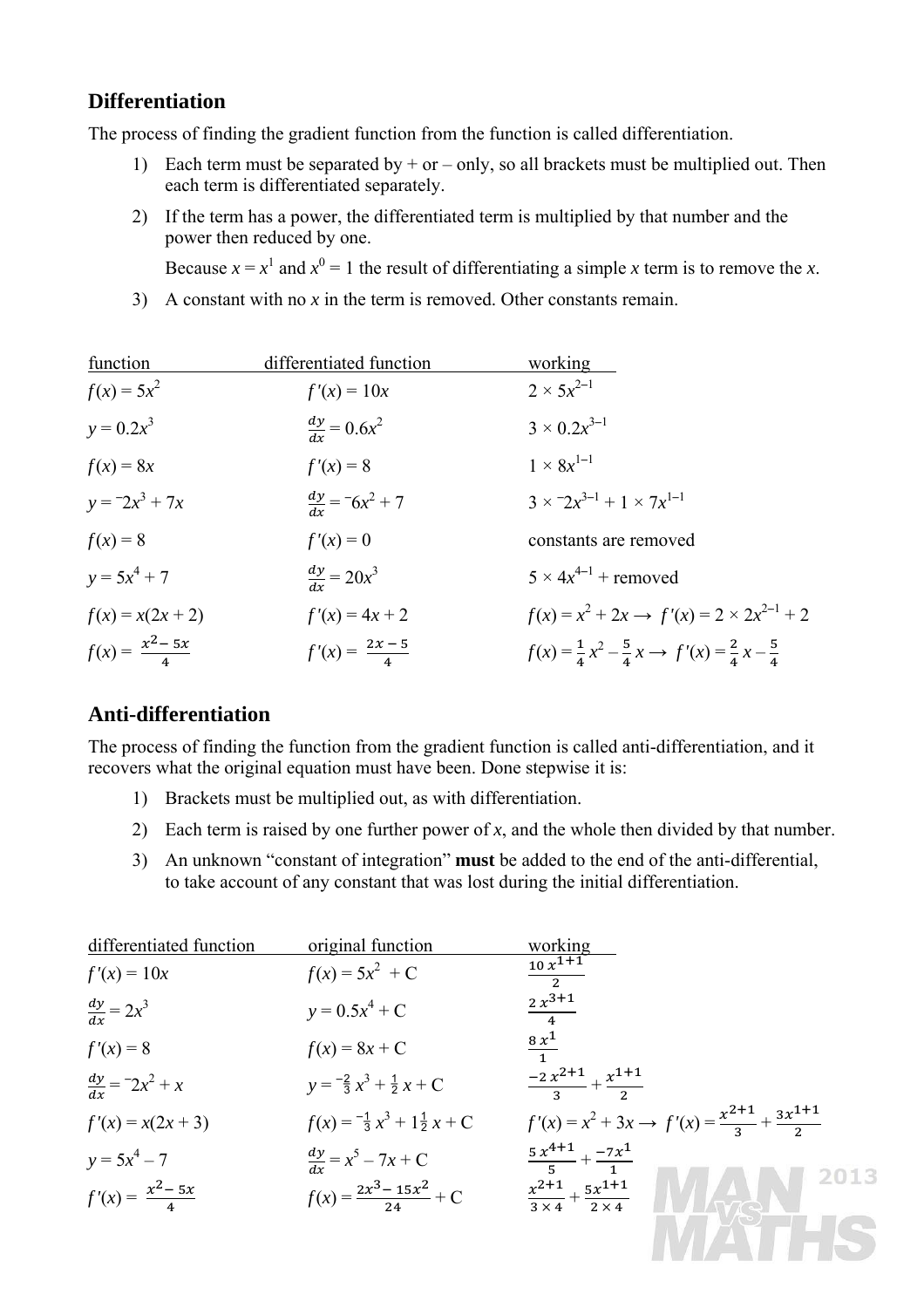#### **Finding the Gradient at a Point**

The gradient at any point  $(x, f(x))$  is given by  $f'(x)$  at that point.

To find the gradient at a point:

- 1) We differentiate our function  $f(x)$  to get its gradient function  $f'(x)$ .
- 2) If not given it directly, we find the *x* value of the point we need.
- 3) We put our *x* value into  $f'(x)$  to get the value of the gradient at that point.

e.g. Find the gradient of 
$$
f(x) = 2x^2 - 5x + 3
$$
 when  $x = 4$ .

- 1)  $f(x) = 2x^2 5x + 3$ , so differentiating gives  $f'(x) = 4x 5$ .
	- 2) we want the gradient at  $x = 4$ .
	- 3)  $f'(4) = 4 \times 4 5 = 11$ .

The gradient at  $x = 4$  is 11.

The following questions are identical in working to the one above, but are expressed in slightly different ways.

• Find the gradient of  $y = 2x^2 - 5x + 3$  at  $x = 4$ .

Because it is  $y = 2x^2 - 5x + 3$ , we use  $\frac{dy}{dx} = 4x - 5$ , but the working is the same.

• Find the gradient of  $y = 2x^2 - 5x + 3$  at (4, 15).

The *y* value is irrelevant. We use the  $x = 4$  value in  $\frac{dy}{dx} = 4x - 5$  as before.

• Find the gradient of the tangent at (4, 15) of  $f(x) = 2x^2 - 5x + 3$ .

A tangent to a graph has the gradient of the graph at that point, found using *f '*(4).

• Find the rate of change of *y* at (4, 15) for  $y = 2x^2 - 5x$ .

The rate of change of a function is its derived function, here  $\frac{dy}{dx} = 4x - 5$ .

Whenever we want to find the gradient, tangent or a rate from the equation of the amount we need to put the *x* value(s) into the gradient function, not just find the gradient function itself.

Sometimes we have to use knowledge of algebra or graphing to find our initial *x* values.

e.g. Find the rate of change of  $f(x) = 2x^2 - 5x + 3$  when the function has values of 15.  $f(x) = 2x^2 - 5x + 3$ , so  $f(x) = 4x - 5$ . But we don't have the *x*-values we need yet. Solving  $15 = 2x^2 - 5x + 3$  finds our *x* values. Those are 4 and  $-1.5$ . We then put them into the gradient function  $f'(4) = 11$  and  $f'(-1.5) = -11$ . The rate of change when  $f(x) = 15$  is 11 and <sup>-11</sup>.

**Merit**: If we are asked to find the equation of a tangent at a point we need to use  $y - y_1 = m(x - x_1)$ .

e.g. Find the equation of the tangent of  $y = x^2 - 2x + 4$  at (3, 7)

 $\frac{dy}{dx}$  = 2x – 2, so the gradient at  $x = 3$  is  $2 \times 3 - 2 = 4$ . 2013 So  $y - 7 = 4(x - 3)$  which gives the tangent's equation is  $y = 4x - 5$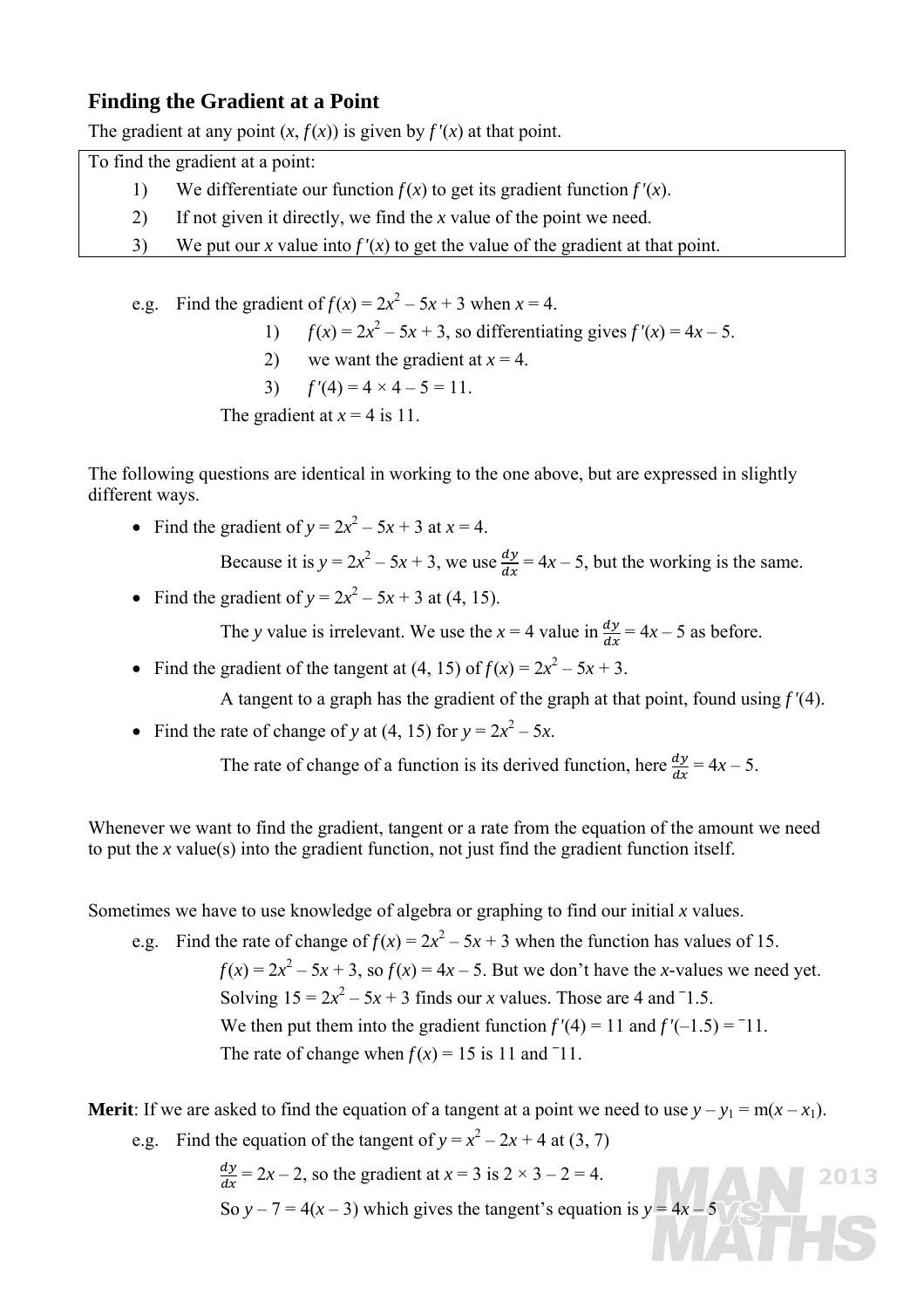## **Finding the Point for a Given Gradient**

The gradient at any point  $(x, f(x))$  is given by  $f'(x)$  at that point.

To find the point with a given gradient:

- 1) We differentiate our function  $f(x)$  to get its gradient function  $f'(x)$ .
- 2) We solve the equation  $f'(x) =$  given gradient value to get the value (or values) for *x*.
- 3) We put our *x* value into  $f(x)$  to get the *y*-value of our point.

e.g. Find the where the function  $f(x) = 0.5x^2 - 2x - 5$  has a gradient of 8.

- 1)  $f(x) = 0.5x^2 2x 5$ , so differentiating gives  $f'(x) = x 2$ .
	- 2) gradient is 8, so  $f'(x) = 8$ , so  $x 2 = 8$ . Solving gives  $x = 10$
- 3)  $f(10) = 0.5 \times 10^2 2 \times 10$ .

The gradient is 8 at  $(10, 30)$ .

The following questions are identical in working to the one above, but are expressed in slightly different ways.

• Find when  $y = 0.5x^2 - 2x - 5$  has a gradient of 8.

Because  $y = 0.5x^2 - 2x - 5$ , we use  $\frac{dy}{dx} = x - 2 = 8$ , but the working is the same.

• Find when  $f(x) = 2x^2 - 5x + 3$  has a tangent of form  $y = 8x + c$ .

The tangent has a gradient of 8, so we need when the function has that gradient.

• Find when the rate of change of *y* for  $y = 2x^2 - 5x$  is equal to 8.

The rate of change of a function is its gradient, so we solve  $\frac{dy}{dx} = x - 2 = 8$ .

If the initial function is a cubic, then there may be two solutions for any gradient value.

- e.g. Find the where the function  $f(x) = x^3 3x 8$  has a gradient of 24.
- 1)  $f(x) = x^3 3x 8$ , so  $f'(x) = 3x^2 3$ .
- 2) gradient  $f'(x)$  needs to be 24, so we get  $24 = 3x^2 3$ . Solving the quadratic (e.g. on calculator) gives  $x = 3$  or  $-3$ .
- 3)  $f(3) = 3^3 3 \times 3 8 = 10$  and  $f(3) = (3^3 3 \times 3 8 = 26$ .

The gradient is 24 at (3, 10) and (**–** 3, **–** 26)

**Merit**: If the question is posed in the form of a range of values, and particularly finding when the gradient is negative or positive, then the same procedure is done but as inequations.

e.g. Find the where the function  $f(x) = 0.5x^2 - 2x - 5$  has a positive gradient.

1)  $f(x) = 0.5x^2 - 2x - 5$ , so  $f'(x) = x - 2$ .

2) gradient is positive when  $f'(x) > 0$ , so  $x - 2 > 0$ . Solving gives  $x > 2$ . The gradient is positive for all values of  $x > 2$ .

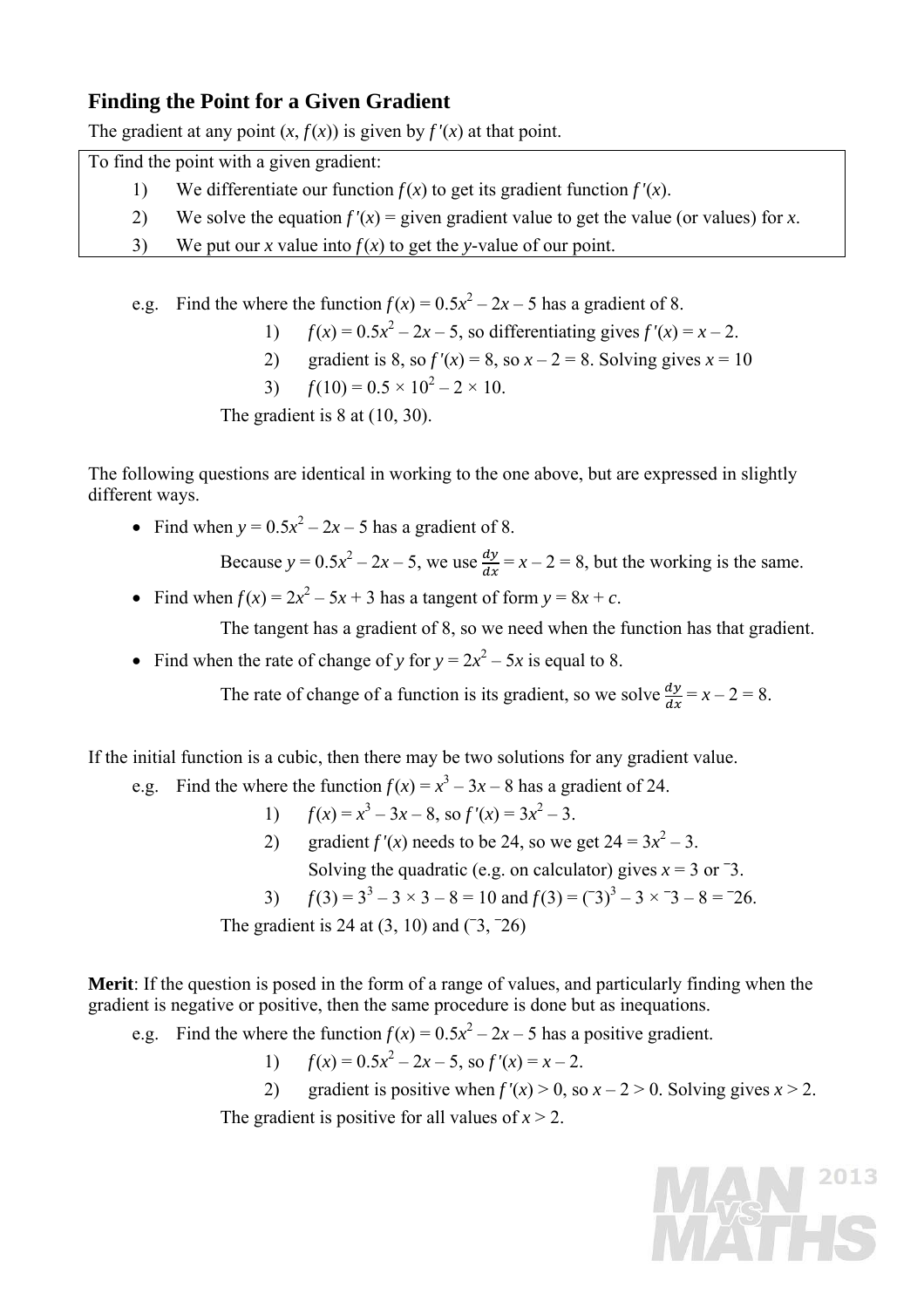## **Finding a Function from its Gradient Function**

The gradient at any point  $(x, f(x))$  is given by  $f'(x)$  at that point.

To find the function from a given gradient function:

- 1) We **anti**-differentiate the gradient function  $f'(x)$  to get the original function  $f(x)$ .
- 2) We calculate the value of the constant of integration by using a known point of  $f(x)$ .
- 3) We write out the original function with the value of the constant of integration.

e.g. Find the original function  $f(x)$  if  $f'(x) = 4x - 5$  and  $f(3) = 10$ .

1)  $f'(x) = 4x + 5$ , so anti-differentiating gives  $f(x) = 2x^2 - 5x + C$ .

2) 
$$
f(3) = 10
$$
 so  $2 \times 3^2 - 5 \times 3 + C = 10$ , which solves for  $C = 7$ 

The original function is  $f(x) = 2x^2 - 5x + 7$ .

The following questions are identical in working to the one above, but are expressed in slightly different ways.

- Find the original function  $f(x)$  if  $f'(x) = 4x 5$  and that function goes through (3, 10). Going through (3, 10) is exactly the same as saying  $f(3) = 10$ .
- Find the function whose gradient at any point is equal to  $4x 5$  which goes through (3, 10). The gradient function is given in words, but is still the gradient function.
- Find the equation of the graph with derivative  $\frac{dy}{dx} = 4x 5$  which goes through (3, 10). The answer should be  $y = 2x^2 - 5x + 7$ , rather than  $f(x) =$ , but otherwise the same.
	- Find the equation for *y* if its rate of change is  $4x 5$  and at  $x = 3$  the value of  $y = 10$ .

The rate of change given is equivalent to a gradient function for the amount.

It is important to not to forget to answer the question asked, which is normally to write out the equation of the original function. That means not just calculating C, but putting it back into the equation found by anti-differentiating.

## **Integration**

Integration is technically the process of finding the area under a curve, but is also used as another term for anti-differentiation. This is why the constant found when anti-differentiating is usually known as the "constant of integration".

If C has not be calculated, we call the resulting equation the "indefinite integral".

Integration uses a long curved s (for sum) and is written:  $\int 6x^2 dx = 2x^3 + C$ 

Calculating areas under graphs used to be in Year 12, but has been recently taken out. Ignore any questions in old papers or text books that include it.

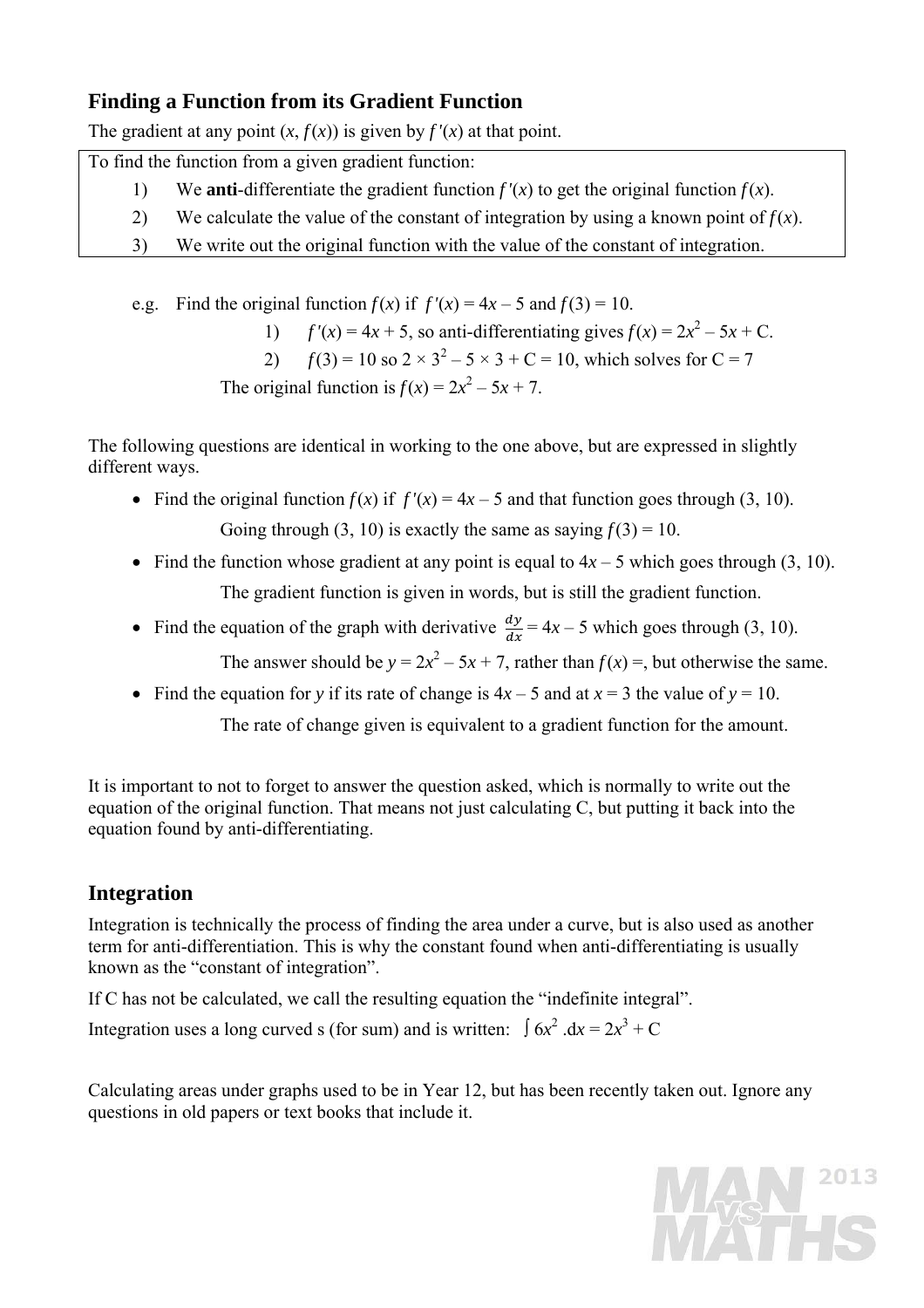## **Finding a Turning Point**

The turning points of a function are when  $f'(x) = 0$ .

To find the turning points of a function:

- 1) We differentiate our function  $f(x)$  to get its gradient function  $f'(x)$ .
- 2) We solve the equation  $f'(x) = 0$  to get the value (or values) for *x*.
- 3) We figure out if the value gives a maximum or a minimum.
- 4) We solve the problem, in terms of what was asked.
- e.g. Find the turning points of  $f(x) = x^3 + 3x^2 24x 2$ .
- 1)  $f(x) = x^3 + 3x^2 24x 2$ , so  $f'(x) = 3x^2 + 6x 24$ .
- 2) setting  $f'(x) = 0$  we get  $0 = 3x^2 + 6x 24$ . Solving gives  $x = -4$  or 2.
	- 3) *f*(  $(2\pi)^3 + 3 \times (2\pi)^2 - 24 \times (2\pi)^2 - 24 \times (2\pi)^2 = 10$  and  $f(2) = 30$ .

The turning points are at  $(4, 78)$  and  $(2, -30)$ 

If the initial function is a cubic, then you will find two turning points. We can tell which is the local maximum by many different methods, including:

- The *y*-value will be greater for the maximum.
- If the coefficient for the  $x^3$  value is positive, then the maximum will be the left turning point, and vice versa if the  $x^3$  value is negative.
- The value of the second differential,  $f''(x)$ , is negative.

The turning points give the points where:

- The graph has a local maximum or local minimum (or point of inflexion not in Y12).
- The gradient changes from positive to negative (maximum) or *vice versa* (minimum).
- The rate of change of *y* with respect to *x* is zero.
- The amount being measured changes from increasing to decreasing (max) or *vice versa*.
- The velocity is zero, if *y* is measure of distance and *x* is a measure of time.
- The object changes direction if *y* is measure of distance and *x* is a measure of time.

**Merit**: The following style of questions require finding a turning point or points, but will require the answer to be interpreted in context.

• Calculate the highest point on the graph of  $y = 5x - x^2$ .

The answer is the *y* value of the turning point.

• Find the minimum value of  $f(x) = x^3 - 5x + 8$  for positive values of *x*.

The answer is the *y* value of the turning point.

• Find where the gradient of  $y = x^2 + 6x + 8$  is negative.

The answer is a range of *x* values.

Whenever you are asked to find a maximum or minimum value (sometimes called "**optimisation**") you should always be looking at differentiating and then finding the turning point(s). The maximum or minimum will be the *y* value at those turning point.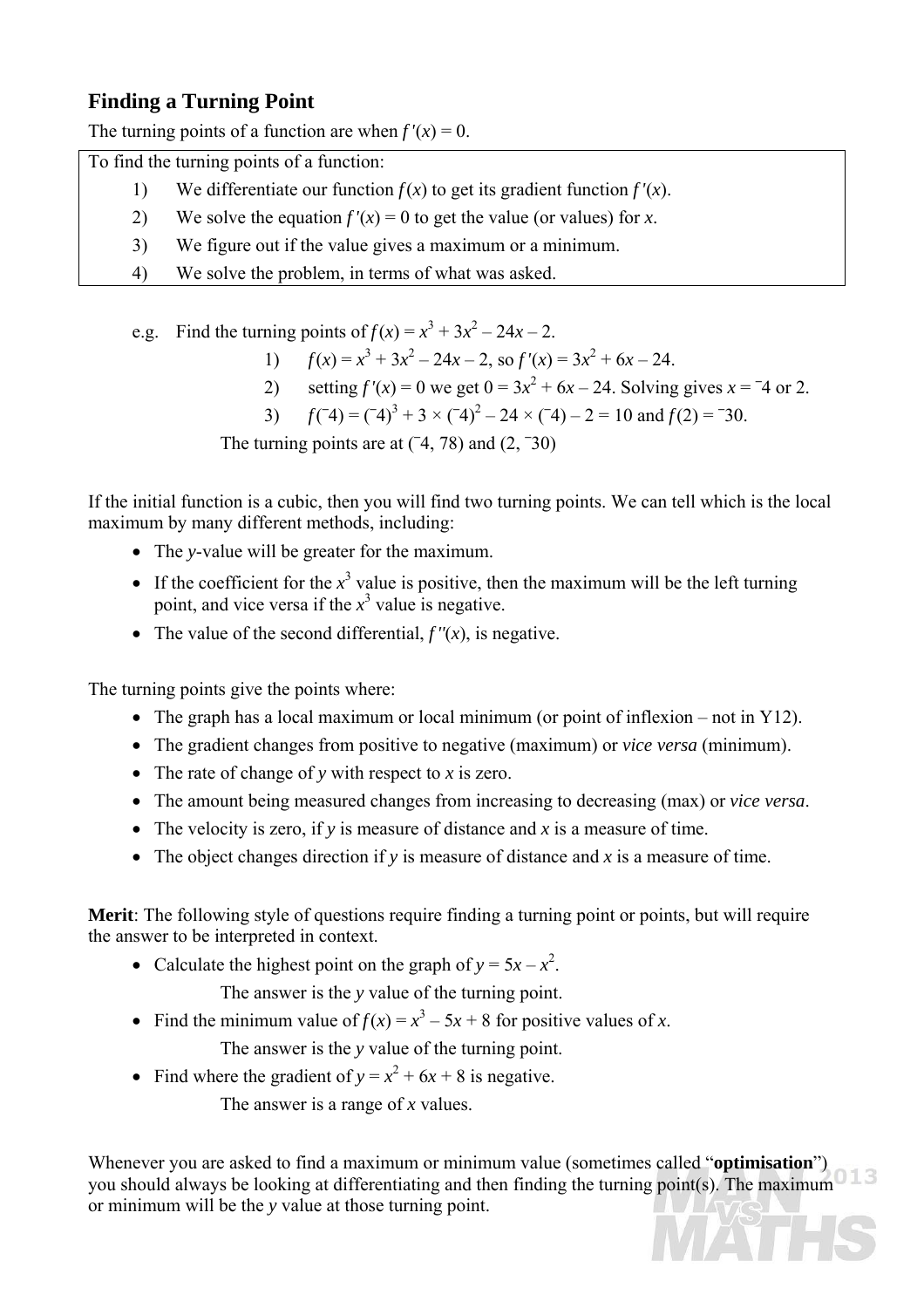# **Sketching a Gradient Function**

The turning points of a function are when  $f'(x) = 0$ .

To sketch a gradient function:

- 1) Mark the turning points of the original function as the gradient function's *x*-intercepts.
- 2) Differentiate the general form of the function to get the form of the gradient function.
- 3) Sketch in the general form so that it intercepts at the correct places and is symmetric.

## e.g. Sketch the gradient function of this graph:



The form is  $y = x^3$  so the gradient equation is of the general form  $y = x^2$ . The parabola's intercepts are at the *x*-values of the cubic's turning points.

The *x*-intercepts and *y*-intercepts of the original graph are not relevant.



An original parabola will yield a straight line gradient function. In this case  $\frac{dy}{dx}(-x^2) = -2x$ 

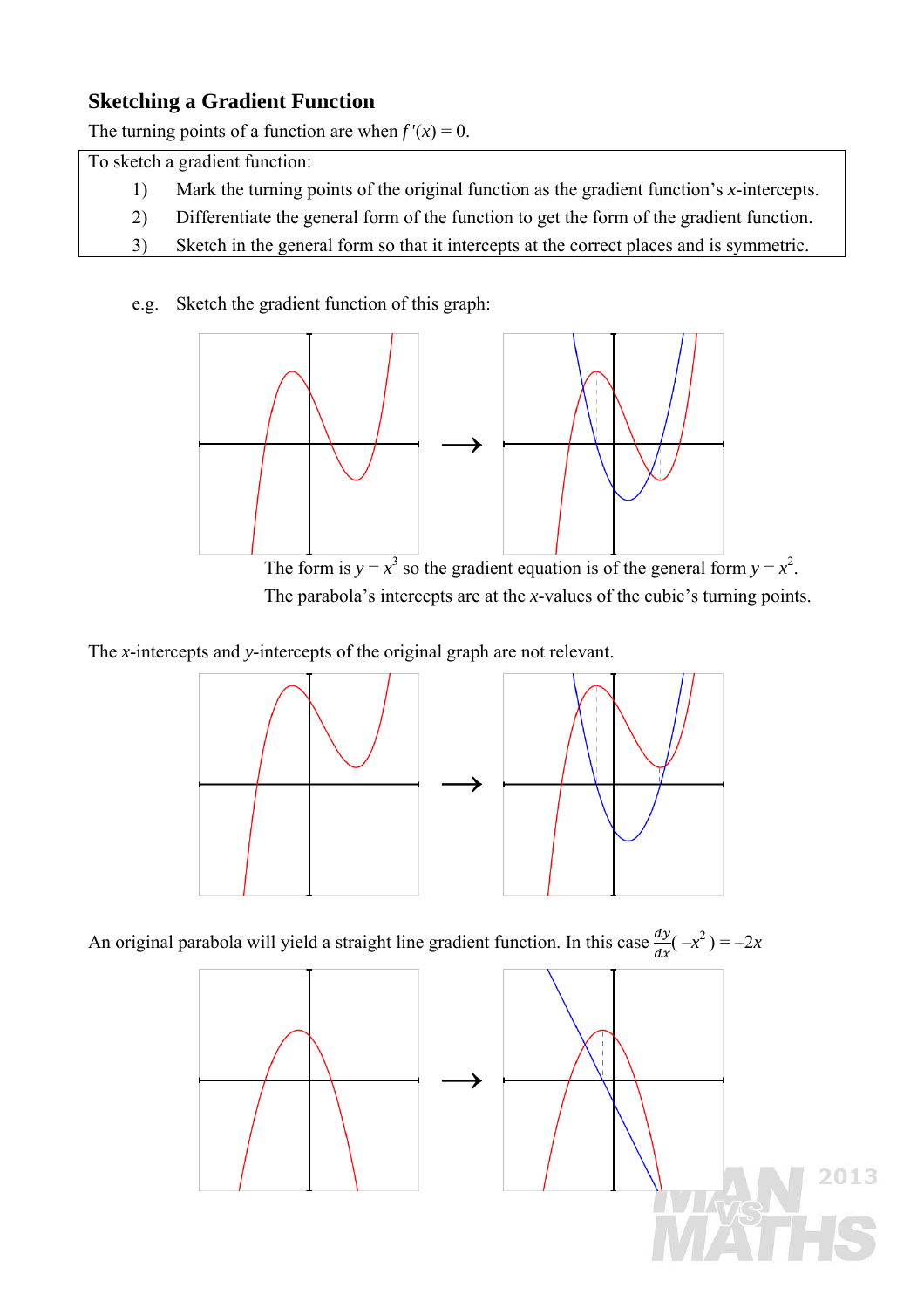## **Merit: Using Variables other than** *x* **and** *y*

The principles of calculus remain the same when the letters representing the variables or the function itself are changed. The same basic techniques apply:

- Differentiation and anti-differentiation are the same, just the *x* is replaced by another letter.
- Rates of change are given by the derivative of an amount with respect to the other variable.
- Amounts are given by anti-differentiating rates (you can spot a rate as it will be given in units with respect to time e.g. metres per second).
- A maximum or minimum will be when the derivative is  $= 0$  (i.e. a turning point).

Some students find it helpful to relate the situation back to the simple cases. "What would I do if the variables were *x* and *y*" can be a helpful way to approach a question.

A relationship in function form can be differentiated (or anti-differentiated) in the same way, using the same basic notation and the *x* replacement behaving the same way.

e.g. Find the lowest value of  $g(a) = a^3 + 3a^2 - 24a - 2$  for  $a > 0$ 

1) 
$$
g(a) = a^3 + 3a^2 - 24a - 2
$$
, so  $g'(a) = 3a^2 + 6a - 24$ .

- 2) setting *g* '(*a*) = 0 we get  $0 = 3a^2 + 6a 24$ . Solving gives  $a = -4$  or 2.
- 3) ignore value  $0, g(2) = 2^3 + 3 \times 2^2 24 \times 2 2 = -30$ .

The lowest value when  $a > 0$  for  $g(a)$  is <sup>-30</sup>.

If the function is given in equation form then the  $\frac{dy}{dx}$  has the variables replaced by the new ones.

- e.g. Find *k* when the rate of change of *h* is 4 if we have that  $h = 4k^2 6k$ .
- 1)  $h = 4k^2 6k$ , so differentiating (to find rate) gives  $\frac{dh}{dk}$  is = 8*k* 6.
- 2) asked to find when  $\frac{dh}{dk} = 4$ , so  $8k 6 = 4$ . Solving gives  $k = 1.25$ .

The rate of change of *h* is 4 when  $k = 1.25$ .

You can only differentiate or anti-differentiate one variable with respect to another. Excellence questions will often expect you to write your own equations, and you need to do this in such a way that the quantity you are interested in is written in terms of only one other variable.

When you are given equations where this is not true you need to rearrange to make it true. This may involve rearrangement of the original equations, often via some sort of simultaneous equation.

e.g. Find the maximum value of A if  $A = xy$  and  $x + 2y = 18$ .

Three unknowns is an issue. The A stays, as it is what we want to maximise.

To differentiate A we need it in terms of either only *x* or only *y*.

 $x + 2y = 18$  rearranges to  $x = 18 - 2y$  which we can substitute into  $A = xy$ 

$$
A = xy = y (18 - 2y) = 18y - 2y2
$$
, so differentiating A gives  $\frac{dA}{dy} = 18 - 4y$ .

A value is maximised when its derivative = 0, so  $\frac{dA}{dy}$  = 0, giving 18 – 4y = 0.

MAN!

2013

Solving gives  $y = 4.5$ . Finding  $x = 12 - 2x = 9$  and so  $A_{max} = xy = 4.5 \times 9$ .

The maximum value of A is 40.5.